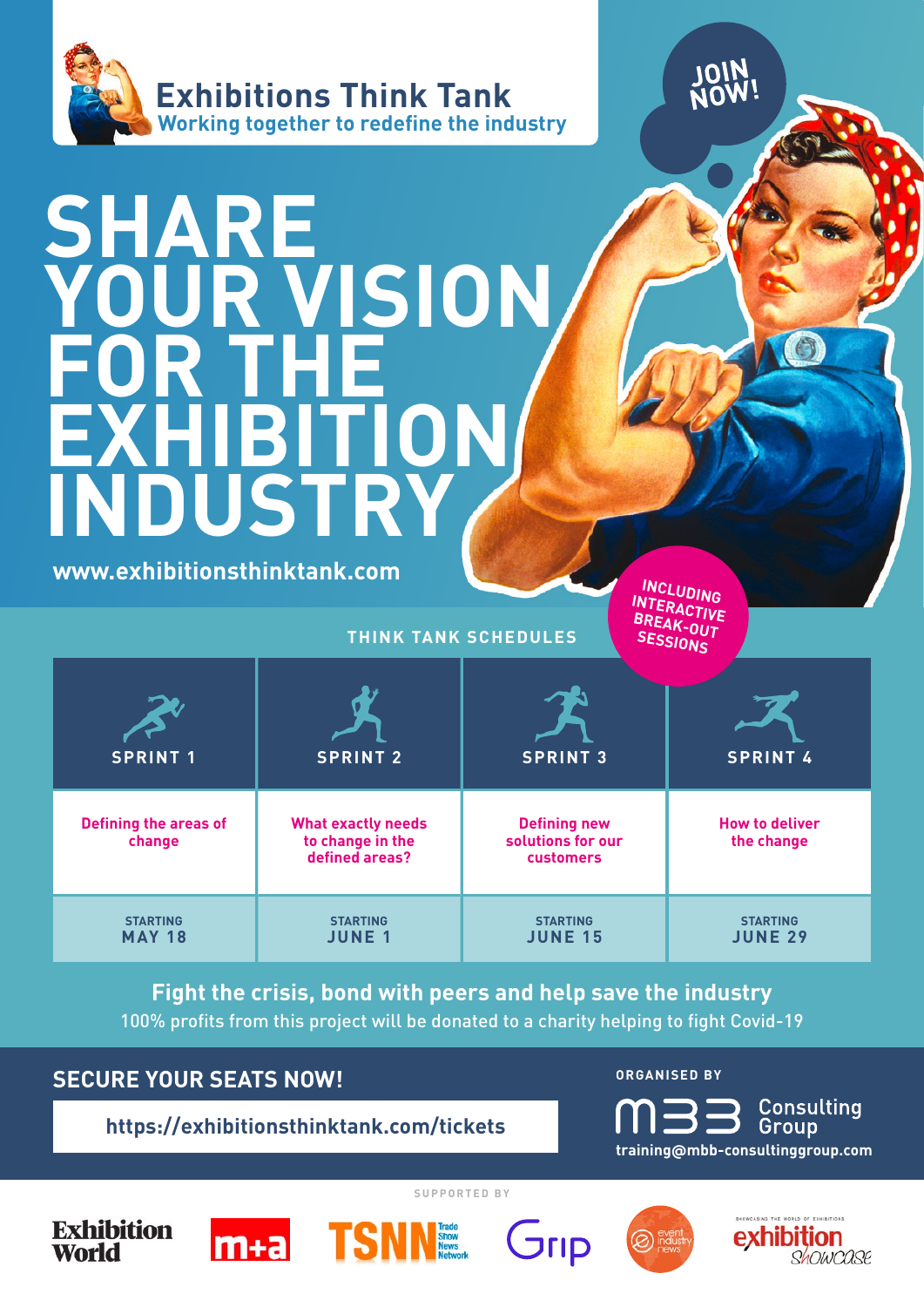## **HOW TO GET INVOLVED:**

**There are many ways to get involved and support the Exhibitions Think Tank!** Please choose whatever works best for you!





exhibition

OLOWOOOP

**SUPPORTED BY**

**Exhibition** World





 $G$ 

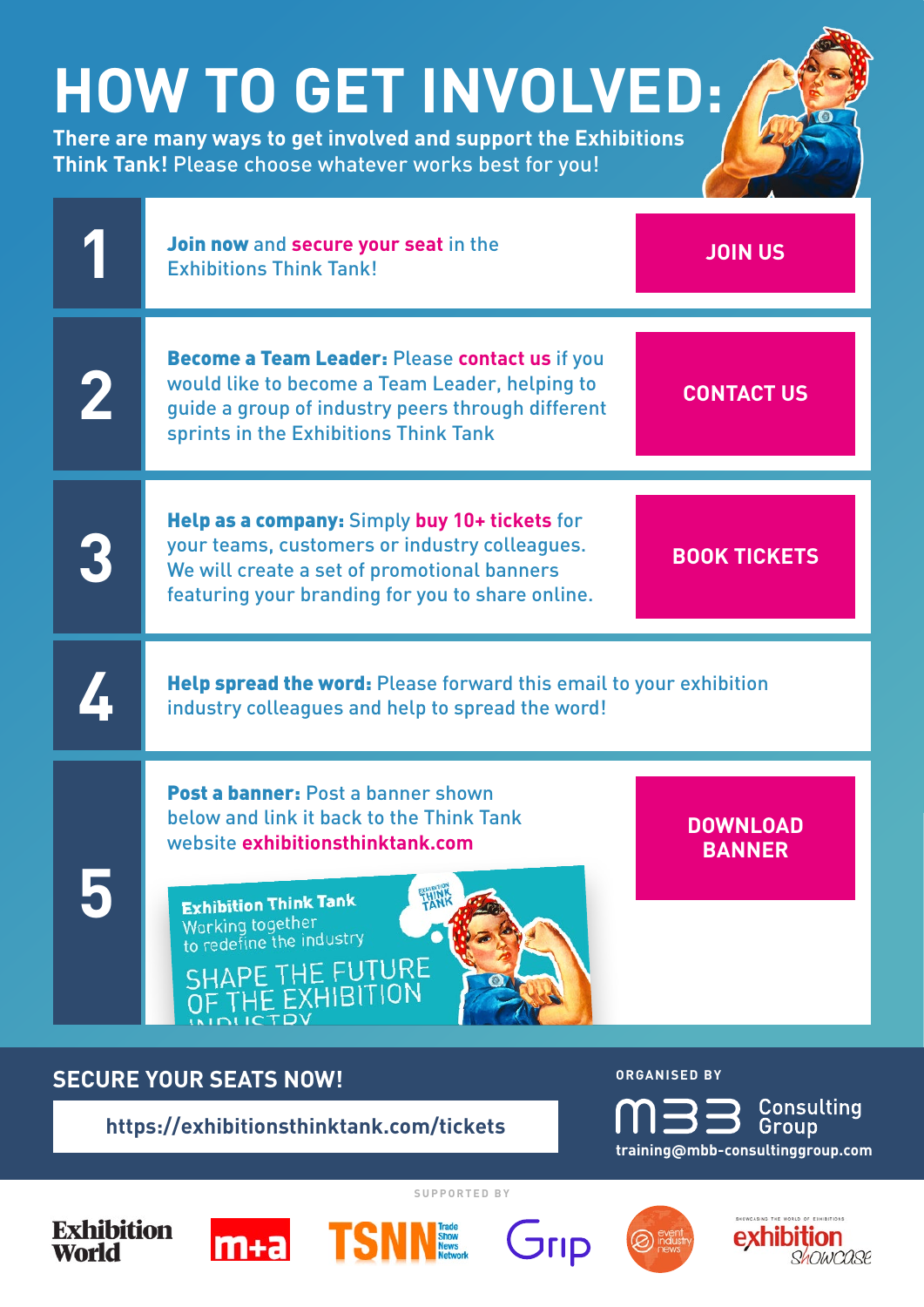| <b>HOW IT WORKS:</b><br>The Exhibitions Think Tank is divided into four sprints.<br>In each sprint we will discuss the changes needed in the exhibition<br>industry and drill a level deeper from sprint to sprint:<br>INCLUDING<br>INTERACTIVE<br><b>THINK TANK SCHEDULES</b> |                                                                 |                                                       |                                          |  |
|--------------------------------------------------------------------------------------------------------------------------------------------------------------------------------------------------------------------------------------------------------------------------------|-----------------------------------------------------------------|-------------------------------------------------------|------------------------------------------|--|
| <b>SPRINT 1</b>                                                                                                                                                                                                                                                                | <b>SPRINT 2</b>                                                 | <b>SPRINT 3</b>                                       | BREAK-OUT<br>SESSIONS<br><b>SPRINT 4</b> |  |
| <b>Defining the areas of</b><br>change                                                                                                                                                                                                                                         | <b>What exactly needs</b><br>to change in the<br>defined areas? | <b>Defining new</b><br>solutions for our<br>customers | <b>How to deliver</b><br>the change      |  |
| <b>STARTING</b><br><b>MAY 18</b>                                                                                                                                                                                                                                               | <b>STARTING</b><br><b>JUNE 1</b>                                | <b>STARTING</b><br><b>JUNE 15</b>                     | <b>STARTING</b><br><b>JUNE 29</b>        |  |
| Each sprint includes the following steps                                                                                                                                                                                                                                       |                                                                 |                                                       |                                          |  |
| <b>AN ONLINE SURVEY</b><br>All participants will complete a supporting survey in preparation for the first session.                                                                                                                                                            |                                                                 |                                                       |                                          |  |

#### **WORKING GROUPS**

A team leader for each group will coordinate tasks and discussion that will be fed-back to the Think Tank.

#### **FIRST ONLINE SESSION**

The survey results will be presented, informing the themes for the upcoming working group tasks.

#### **SECOND ONLINE SESSION**

Combined outputs from all groups will be presented back to the Think Tank, concluding the Sprint in readiness for the next one.

**Fight the crisis, bond with peers and help save the industry** 100% profits from this project will be donated to a charity helping to fight Covid-19

**SECURE YOUR SEATS NOW! CONSIDER A SECURE YOUR SEATS NOW!** 



exhibition

Showcose

**SUPPORTED BY**